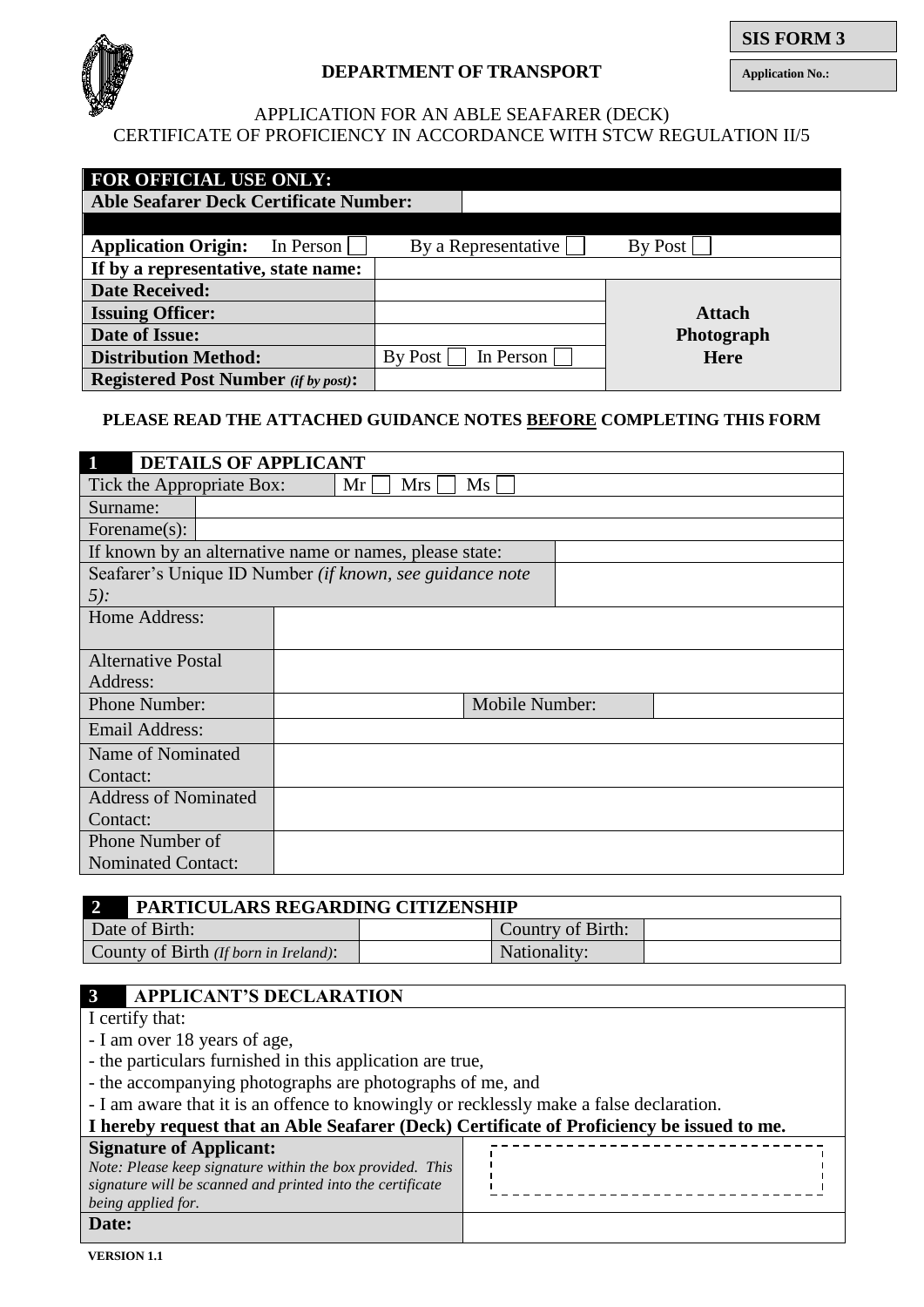| DOCUMENTS TO ACCOMPANY YOUR APPLICATION - CHECKLIST<br>$\overline{4}$                                                                                                                                       |                      |                       |  |  |
|-------------------------------------------------------------------------------------------------------------------------------------------------------------------------------------------------------------|----------------------|-----------------------|--|--|
|                                                                                                                                                                                                             | <b>For Applicant</b> | For Official Use only |  |  |
| <b>IN ALL CASES:</b>                                                                                                                                                                                        |                      |                       |  |  |
| A completed application form                                                                                                                                                                                |                      |                       |  |  |
| Two photographs, signed on reverse                                                                                                                                                                          |                      |                       |  |  |
| Certificate<br>Survival<br>of Proficiency<br>in Personal<br>Techniques (STCW A-VI/1-1)                                                                                                                      |                      |                       |  |  |
| Certificate of Proficiency in Fire Prevention and Fire<br>Fighting (STCW A-VI/1-2)                                                                                                                          |                      |                       |  |  |
| Certificate of Proficiency in Elementary First Aid<br>$(STCW A-VI/1-3)$                                                                                                                                     |                      |                       |  |  |
| Certificate of Proficiency in Personal Safety and Social<br>Responsibilities (STCW A-VI/1-4)                                                                                                                |                      |                       |  |  |
| Certificate of Proficiency in Survival Craft and Rescue<br>Boats (other than fast rescue boats)                                                                                                             |                      |                       |  |  |
| PLUS FOR APPLICATIONS WHO WISH TO TRANSITION FROM AN IRISH ILO AB<br><b>CERTIFICATE (ISSUED PRIOR TO 1ST JANUARY 2012) TO AN ABLE SEAFARER</b><br>(DECK) CERTIFICATE OF PROFICIENCY:                        |                      |                       |  |  |
| Discharge Book detailing 12 months seagoing service in<br>a relevant capacity in the deck department aboard ships<br>(which are not fishing vessels) of 500GT or more within<br>the five years before 2012. |                      |                       |  |  |
| (ILO) AB Certificate                                                                                                                                                                                        |                      |                       |  |  |
| PLUS FOR APPLICANTS WHO DO NOT HOLD AN ILO AB CERTIFICATE:                                                                                                                                                  |                      |                       |  |  |
| Able Seafarer Deck Course Certificate                                                                                                                                                                       |                      |                       |  |  |
| Navigational Watch Rating Certificate                                                                                                                                                                       |                      |                       |  |  |
| Passport or alternatively an original Birth Certificate and<br>current State photographic ID i.e. Driver's Licence                                                                                          |                      |                       |  |  |
| Discharge Book detailing 12 months seagoing service in<br>the deck department aboard ships (which are not fishing<br>vessels) of 500GT or more                                                              |                      |                       |  |  |
| <b>STCW Medical Certificate</b>                                                                                                                                                                             |                      |                       |  |  |

**IMPORTANT NOTICE:** INCOMPLETE APPLICATIONS MAY BE RETURNED UNPROCESSED, BY POST. THEREFORE IN ORDER TO AVOID ANY UNDUE DELAY IN THE PROCESSING OF YOUR APPLICATION, PLEASE ENSURE THAT THE ABOVE CHECKLIST IS ADHERED TO.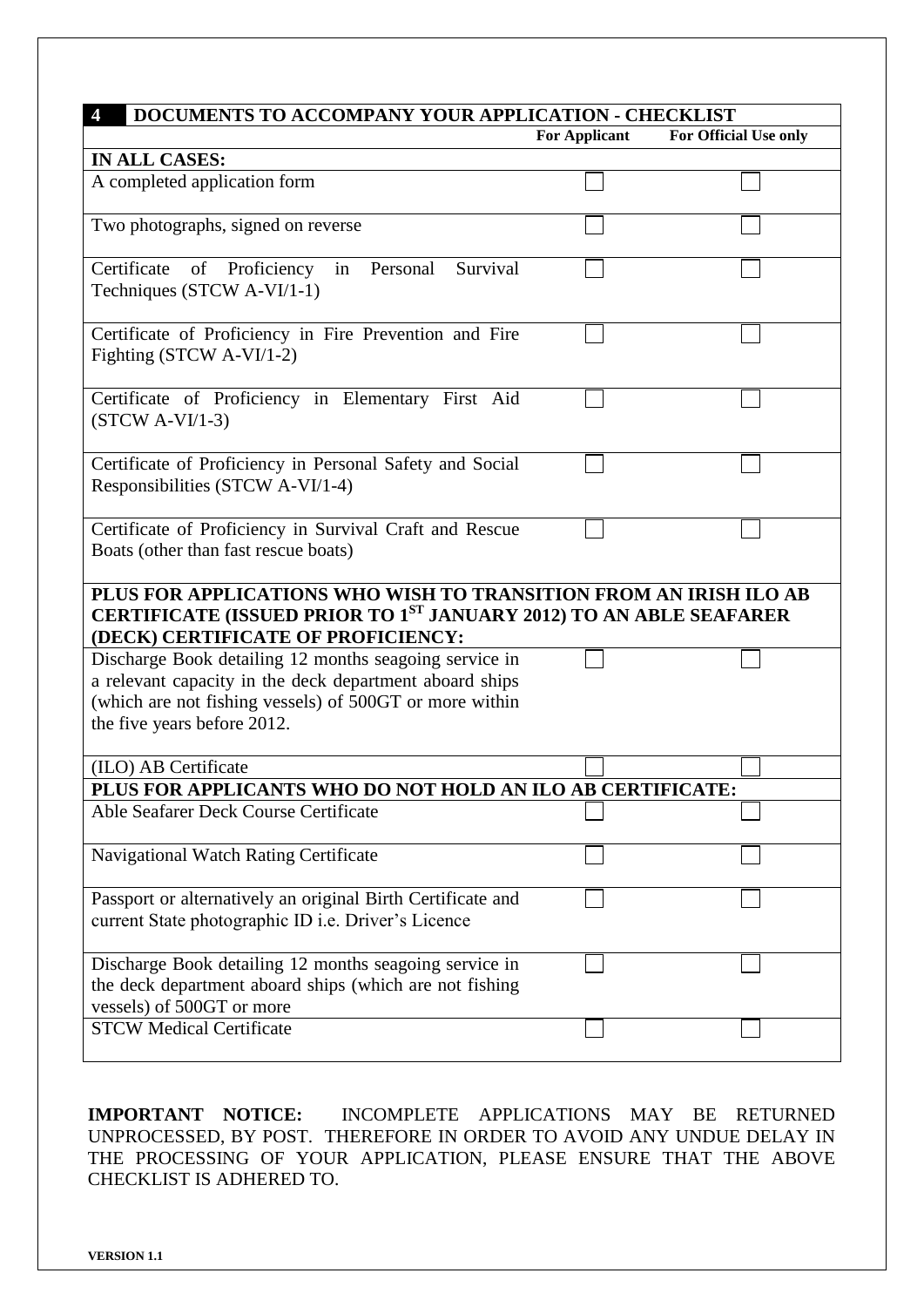## **FOR OFFICIAL USE ONLY**

## **APPLICATION PASSED**

I confirm that I have examined the identity, training and service documents supplied in support of this application. I hereby certify that the candidate has met the requirements for a Certificate of Proficiency as Able Seafarer (Deck) as outlined under STCW Regulation II/5.

#### **CERTIFICATE TO BE ISSUED NOW**

# Able Seafarer (Deck) Certificate of Proficiency

Examiner's **Contract Contract Contract Contract Contract Contract Contract Contract Contract Contract Contract Contract Contract Contract Contract Contract Contract Contract Contract Contract Contract Contract Contract Con** Signature: Date:

## **APPLICATION REJECTED**

I confirm that I have examined the identity, training and service documents supplied in support of this application. I hereby certify that the candidate has **NOT** met the requirements for a Certificate of Proficiency as Able Seafarer (Deck) as outlined under STCW Regulation II/5.

## **REASON(S) FOR REJECTION**

Examiner's Signature: *Office Stamp* Date: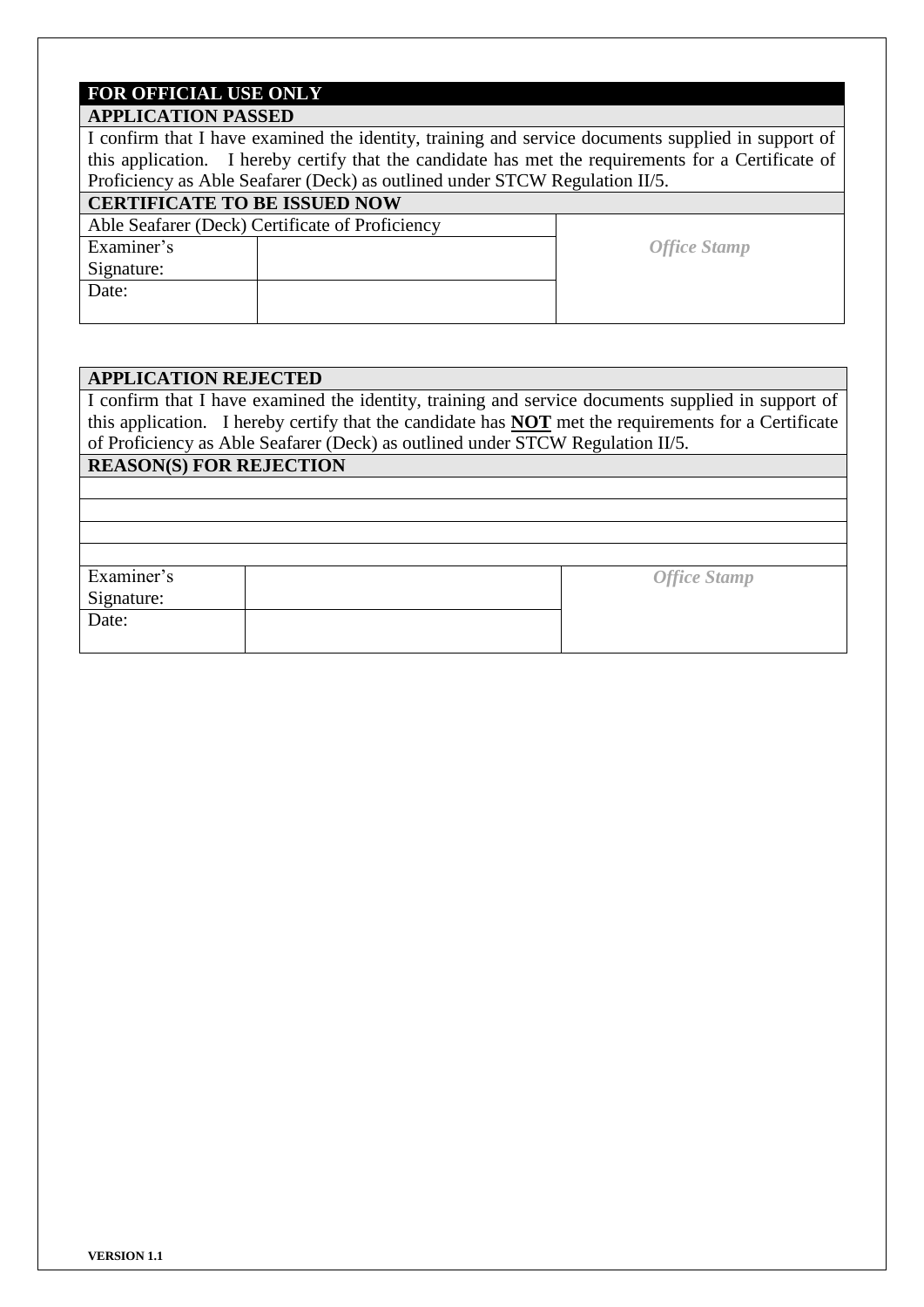#### **GUIDANCE NOTES**

#### **1. GENERAL**

The Able Seaman Certificate issued prior to  $1<sup>st</sup>$  January 2012 has been replaced by the Able Seafarer (Deck) Certificate of Proficiency.

**Regulation II/5 of the STCW Convention** outlines the mandatory minimum requirements for certification of ratings as able seafarer deck, as follows:

**1** Every able seafarer deck serving on a seagoing ship of 500 gross tonnage or more shall be duly certificated.

**2** Every candidate for certification shall:

- **.1** be not less than 18 years of age;
- **.2** meet the requirements for certification as a rating forming part of a navigational watch;
- **.3** while qualified to serve as a rating forming part of a navigational watch, have approved seagoing service in the deck department of:
	- **.3.1** not less than 18 months, or
	- **.3.2** not less than 12 months and have completed approved training; and
- **.4** meet the standard of competence specified in section a-ii/5 of the STCW CODE.

Holders of an International Labour Organization (ILO) Certificate of qualification as Able Seaman under the *Merchant Shipping Act 1947* will be deemed to have met this standard. ILO AB Certificates are valid until 31<sup>st</sup> December 2016. However, holders must complete transition to the Able Seafarer (Deck) Certificate of Proficiency before that date.

This application form may be used by those seafarer's applying to transition from the ILO AB Certificate as well as those seafarers who have not held an ILO AB Certificate, but have completed and passed the Able Seafarers Deck Course in accordance with STCW Regulation II/5.

Holders of ILO AB certificates issued overseas must approach the Administration of the country that issued that certificate to apply for an Able Seafarer (Deck) Certificate.

#### **2. LEGIBILITY**

All entries (other than where signatures are required) must be made clearly in BLOCK CAPITALS using a black or blue ballpoint pen. Mistakes due to illegible writing cannot be rectified without payment of a further fee.

#### **3. PHOTOGRAPHS**

Your application must be accompanied by two identical passport-type photographs. The photographs should be taken full face, without a hat, and should be printed on normal photographic paper. The reverse side of each photograph should be signed by you.

#### **4. FEE**

There is no fee currently payable.

#### **5. DETAILS OF APPLICANT (SECTION 1)**

#### **SEAFARERS UNIQUE ID NUMBER**

The Department of Transport are in the process of issuing all seafarers' who hold Irish Seafarer's Discharge Books, Identity Cards, Certificates of Competency, Radio Operator's Certificates and other seafaring qualifications and certificates including Irish Seafarer's Medical Certificates, a Seafarer's Unique ID Number. If this number is known to you, please provide it under Section 1. If this number is not known by you, please leave this field blank. Your unique ID number will be issued to you and printed on the current seafarer's certificate which you are applying for. This number should be quoted on all future communications with this Department.